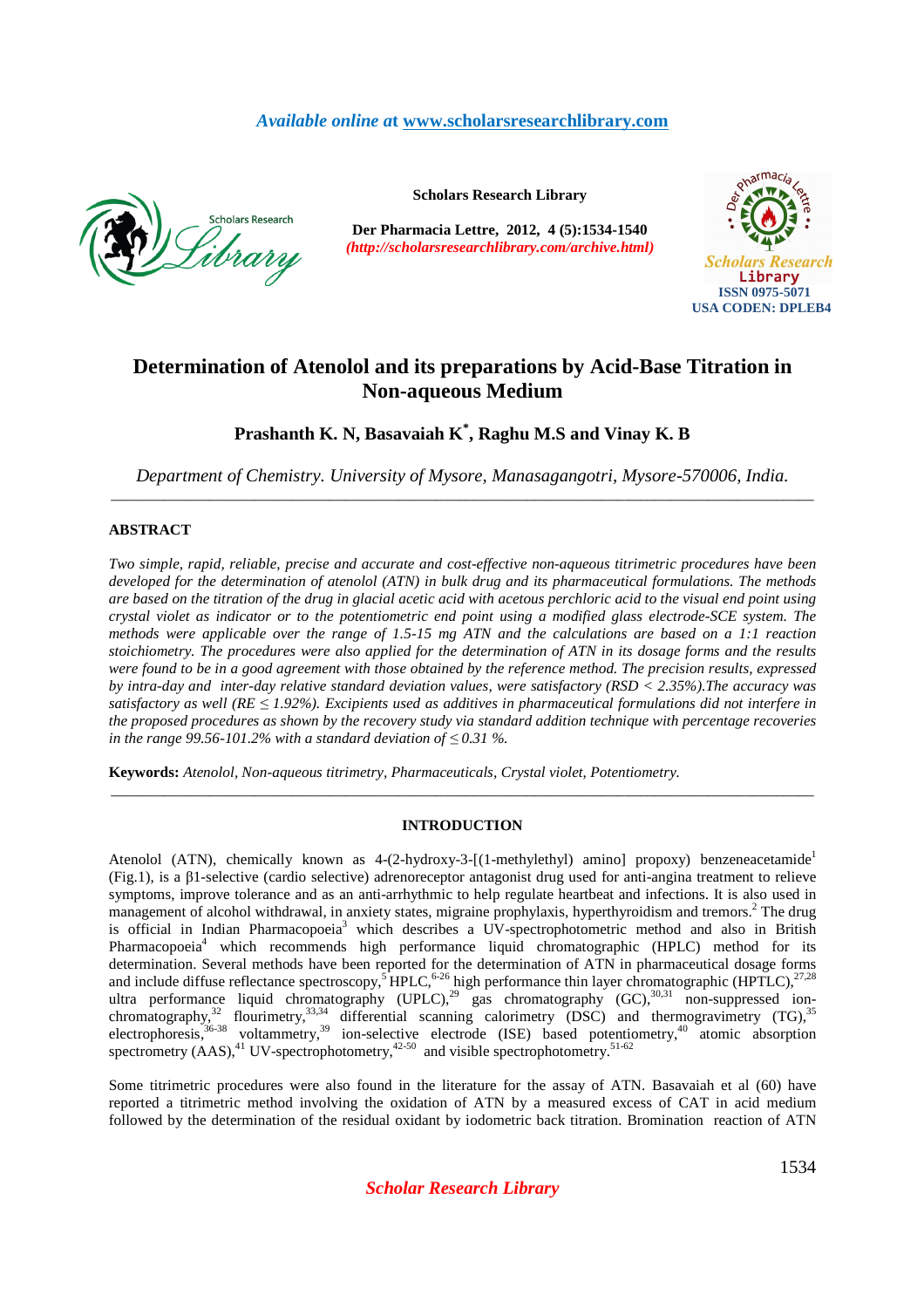with a known excess of bromate-bromide mixture in acid medium followed by the determination of unreacted bromine by its reaction with excess iodide and the liberated iodine is titrated to the starch end point using sodium thiosulphate have been reported by the same authors (61) which involves multi step procedure. Another method reported by Basavaiah et al (62) involves the reaction of weakly basic ATN with a measured excess of acid, the residual acid being back titrated with sodium hydroxide, which requires 20 minutes contact time.

\_\_\_\_\_\_\_\_\_\_\_\_\_\_\_\_\_\_\_\_\_\_\_\_\_\_\_\_\_\_\_\_\_\_\_\_\_\_\_\_\_\_\_\_\_\_\_\_\_\_\_\_\_\_\_\_\_\_\_\_\_\_\_\_\_\_\_\_\_\_\_\_\_\_\_\_\_

 In the present investigation, the basic property of the drug molecule is exploited for developing two simple, accurate, precise and inexpensive titrimetric procedures for the assay in which ATN in acitic acid is titrated with acetous perchloric acid to a visual end point employing crystal violet as indicator or potentiometric end point using modified glass electrode-SCE system. These methods, in addition to being rapid and sensitive gave satisfactory results when applied to formulations containing ATN.

### **MATERIALS AND METHODS**

#### **Apparatus**

An Elico 120 digital pH meter provided with a combined glass-SCE electrode system was used for potentiometric titration. The KCl of the salt bridge was replaced with saturated solution of KCl in glacial acetic acid.

#### **Reagents and Solutions**

All chemicals used were of analytical reagent grade. All solutions are made in glacial acetic acid (S. D. Fine Chem, Mumbai, India) unless mentioned otherwise.

#### **Perchloric Acid ( 0.005 M):**

The stock solution of  $(-0.1 \text{ M})$  perchloric acid (S. D. Fine Chem, Mumbai, India) was standardized with pure potassium hydrogen phthalate and crystal violet as indicator [63], and then diluted appropriately with glacial acetic acid to get a working solution of 0.005 M perchloric acid.

#### **Crystal violet indicator (0.1 %):**

Prepared by dissolving 50 mg of dye (S. D. Fine Chem, Mumbai, India) in 50 mL of glacial acetic acid.

#### **ATN Standard drug solution (1.5mg ml-1 ):**

Stock standard solution containing 1.5 mg mL-1 drug was prepared by dissolving the required amount of ATN (Cipla India Ltd., Mumbai, India) in glacial acetic acid.

#### **GENERAL PROCEDURES**

#### **Visual Titration**

An aliquot of the drug solution containing 1.5-15.0 mg of ATN was measured accurately and transferred into a clean and dry 100 mL titration flask and the total volume was brought to 10 mL with glacial acetic acid. Two drops of crystal violet indicator were added and titrated with standard 0.005 M perchloric acid to a blue colour end point. An indicator blank titration was performed and corrections to the sample titration were applied. The amount of the drug in the measured aliquot was calculated from

*Amount*  $(mg) = VM_wR/n$ 

where *V* = volume of perchloric acid consumed (mL);  $M_w$  = relative molecular mass of the drug;  $R$  = molarity of the perchloric acid and *n* = number of moles of perchloric acid reacting with each mole of ATN.

#### **Potentiometric Titration**

An aliquot of the standard drug solution equivalent to 1.5-15.0 mg of ATN was measured accurately and transferred into a clean and dry 100 mL beaker and the solution was diluted to 25 mL by adding glacial acetic acid. The combined glass-SCE (modified) system was dipped in the solution. The content was stirred magnetically and the titrant  $(0.005 \text{ M } HClO<sub>4</sub>)$  was added from a microburette. Near the equivalence point, titrant was added in 0.1 mL increments. After each addition of titrant, the solution was stirred magnetically for 30 s and the steady potential (e.m.f) was noted. The addition of titrant was continued until there was no significant change in potential on further addition of titrant observed. The equivalence point was determined by plotting the titration curves (volume of titrant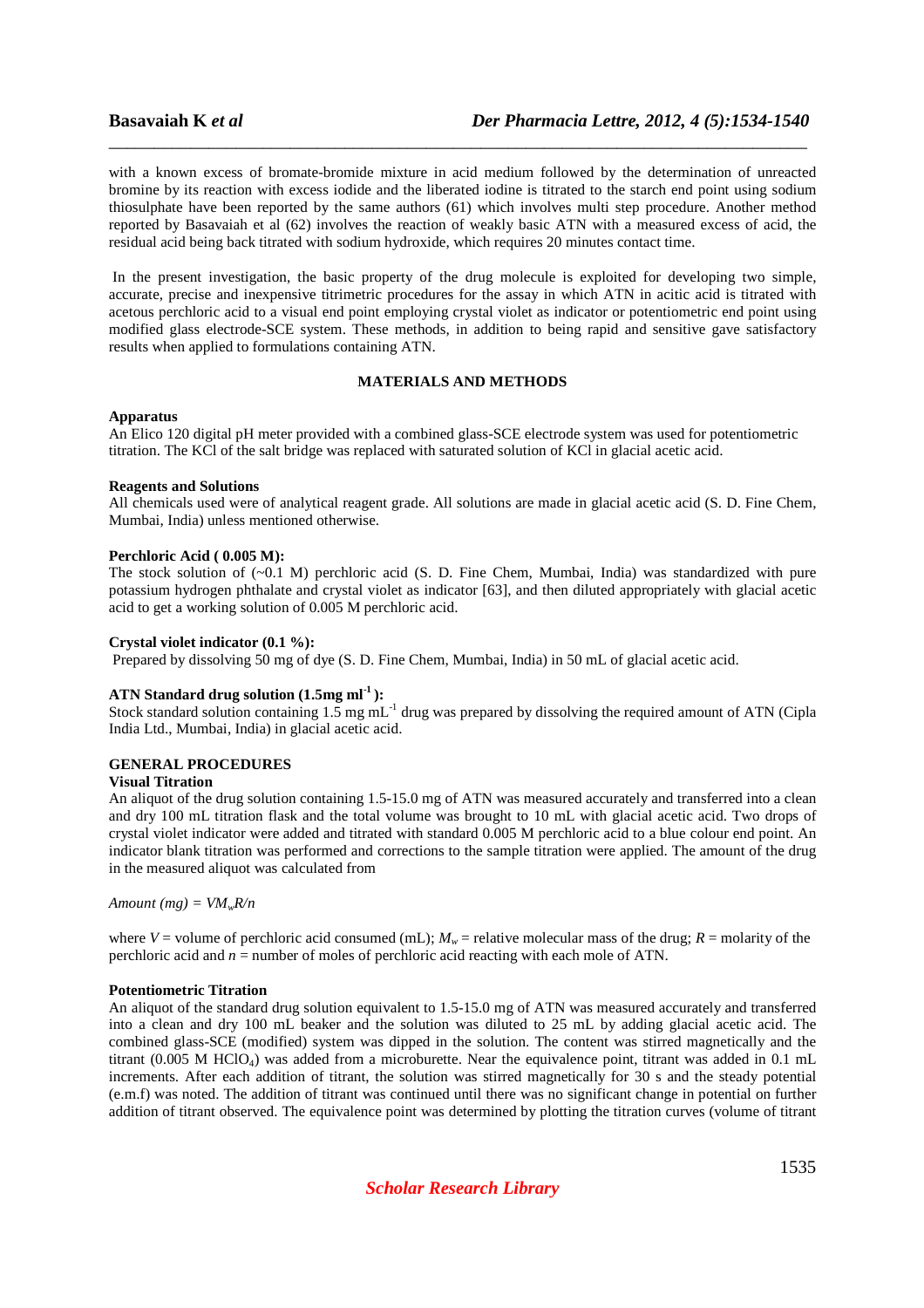versus e.m.f; first derivative curve or second derivative curve). The amount of the drug in the measured aliquot was calculated as described under visual titration.

\_\_\_\_\_\_\_\_\_\_\_\_\_\_\_\_\_\_\_\_\_\_\_\_\_\_\_\_\_\_\_\_\_\_\_\_\_\_\_\_\_\_\_\_\_\_\_\_\_\_\_\_\_\_\_\_\_\_\_\_\_\_\_\_\_\_\_\_\_\_\_\_\_\_\_\_\_

#### **Procedure for tablets**

Twenty tablets each containing 25, 50 or 100 mg of ATN were weighed accurately and pulverized. An amount of powdered tablet equivalent to 150 mg of ATN was transferred into a 100 ml calibrated flask and 60 mL of glacial acetic acid was added. The content was shaken thoroughly for about 15-20 min, diluted to the mark with glacial acetic acid, mixed well and filtered using a Whatman No. 42 filter paper. The first 10 ml portion of the filtrate was discarded and a suitable aliquot was taken and assayed by following the general procedures described for visual and potentiometric end point detection.

#### **RESULTS AND DISCUSSION**

The present methods are based on the neutralization reaction involving the basic property of ATN and employ two techniques. The methods are based on the principle that substances, which are weakly basic in aqueous medium, when dissolved in non-aqueous solvents exhibit enhanced basicity thus allowing their easy determination. In the present titrimetric methods, the weakly basic property of ATN was enhanced due to the non-levelling effect of glacial acetic acid and titrated with perchloric acid with visual and potentiometric end point detection. Crystal violet gave satisfactory end point for the amounts of analyte and concentrations of titrant employed. A steep rise in the potential was observed at the equivalence point with potentiometric end point detection (Fig. 1). With both methods of equivalence point detection, a reaction stoichiometry of 1:1 (drug:titrant) was obtained which served as the basis for calculation. Using 0.005 M perchloric acid, 1.5-15.0 mg of ATN was conveniently determined. The relationship between the drug amount and the titration end point was examined. The linearity between two parameters is apparent from the correlation coefficients of 0.9989 and 0.9997 obtained by the method of least squares for visual and potentiometric methods, respectively. From this it is implied that the reaction between ATN and perchloric acid proceeds stoichiometrically in the ratio 1:1 in the range studied.

#### **METHOD VALIDATION**

#### **Intra-day and inter-day accuracy and precision**

The precision of the methods was evaluated in terms of intermediate precision (intra-day and inter-day). Three different amounts of ATN within the range of study in each method were analysed in seven and five replicates in method A and method B, respectively, during the same day (intra-day precision) and five consecutive days (interday precision). For inter-day precision, each day analysis was performed in triplicate and pooled-standard deviation was calculated. The RSD values of intra-day and inter-day studies for ATN showed that the precision of the methods was good (Table 1). The accuracy of the methods was determined by the percent mean deviation from known concentration, and results are presented in Table 1.

#### **Ruggedness of the methods**

Method ruggedness was expressed as the RSD of the same procedure applied by four different analysts as well as using four different burettes. The inter-analysts RSD were  $\leq$  0.72 % whereas the inter-burettes RSD for the same ATN amounts ranged from 0.38 – 0.75 % suggesting that the developed method was rugged. The results are shown in Table 2.

#### **Application**

The described titrimetric procedures were successfully applied to the determination of ATN in its pharmaceutical formulations (Atenex 25, Atekind 50 and Aten 100). The results obtained (Table 3) were statistically compared with the official IP method [3]. The official UV-spectrophotometric method involved the measurement of the absorbance of methanolic ATN tablet solution at 275 nm. The results obtained by the proposed methods agreed well with those of reference method and with the label claim. The results were also compared statistically by a Student's t-test for accuracy and by a variance F-test for precision with those of the reference method at 95 % confidence level as summarized in Table 3. The results showed that the calculated t-and F-values did not exceed the tabulated values inferring that proposed methods are as accurate and precise as the reference method.

#### **Recovery Study**

Accuracy and the reliability of the methods were further ascertained by performing recovery experiments. To a fixed amount of drug in formulation (pre-analysed): pure drug at three different levels was added, and the total was found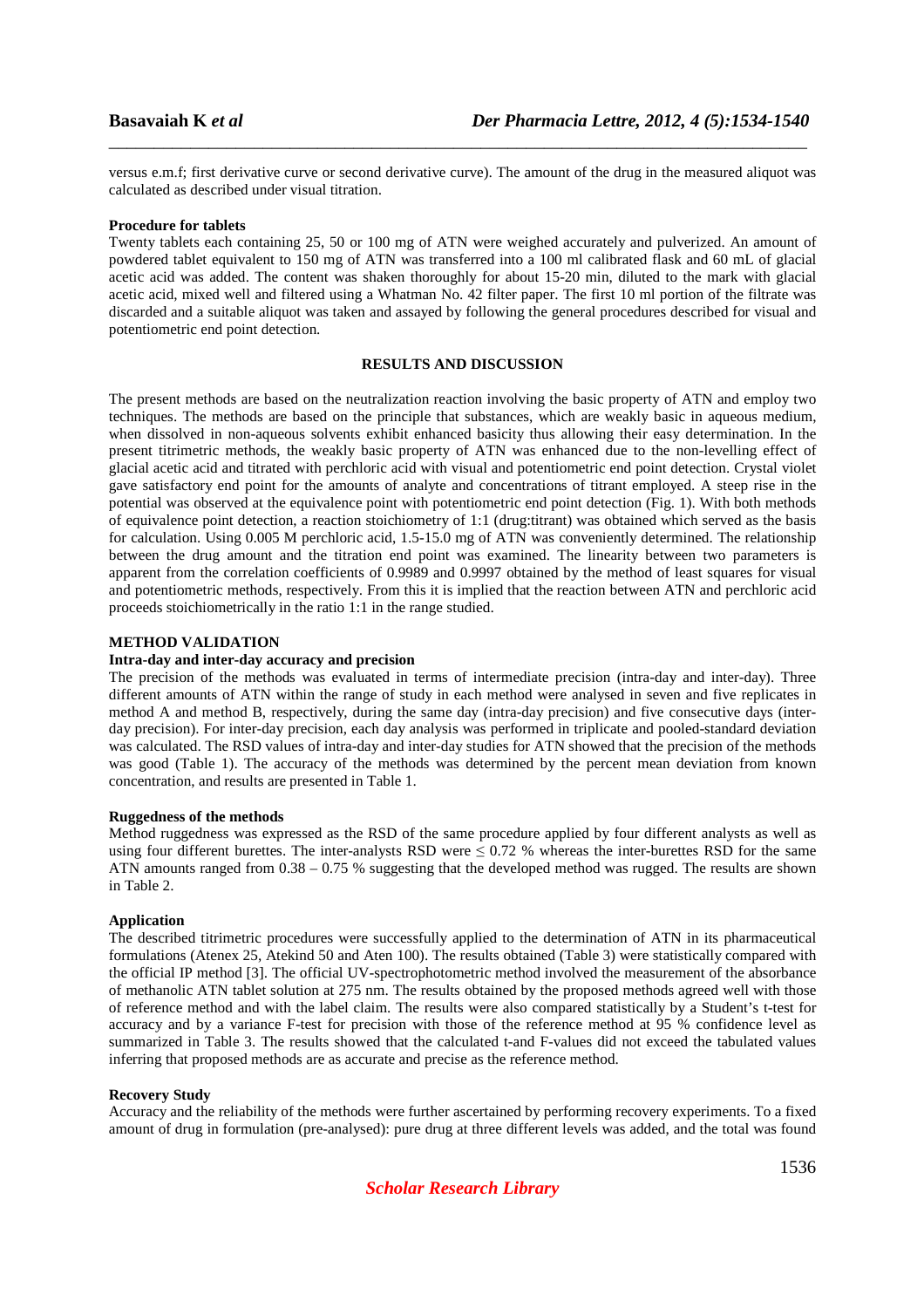by the proposed methods. Each test was repeated three times. The results compiled in Table 4 show that recoveries were in the range from 99.56 to 101.2 % indicating that commonly added excipients to tablets did not interfere in the determination.

\_\_\_\_\_\_\_\_\_\_\_\_\_\_\_\_\_\_\_\_\_\_\_\_\_\_\_\_\_\_\_\_\_\_\_\_\_\_\_\_\_\_\_\_\_\_\_\_\_\_\_\_\_\_\_\_\_\_\_\_\_\_\_\_\_\_\_\_\_\_\_\_\_\_\_\_\_



**Figure.2. Potentiometric titration curves for 9 mg ATN Vs 0.005 M HClO4***.*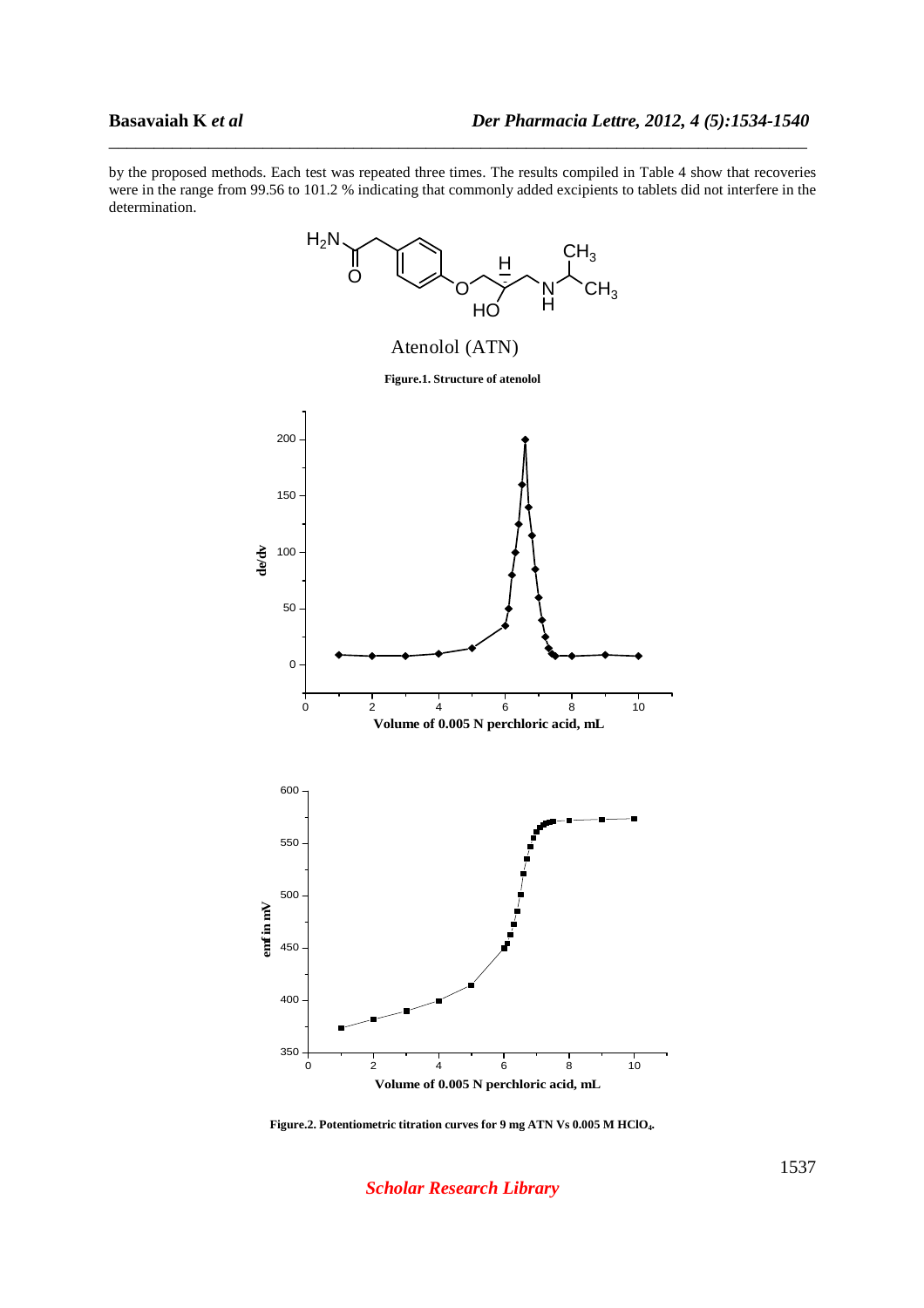| Method                     |               | Intra-day accuracy and precision |       |        | Inter-day accuracy and precision |       |        |
|----------------------------|---------------|----------------------------------|-------|--------|----------------------------------|-------|--------|
|                            | ATN taken, mg | ATN found, mg                    | RE. % | RSD, % | ATN found, mg                    | RE, % | RSD, % |
|                            | 6.0           | 6.07                             | 1.13  | 1.52   | 6.08                             | 1.36  | 1.76   |
| Visual titrimetry, $(n=7)$ | 9.0           | 9.06                             | 0.63  | 1.29   | 9.16                             | 1.82  | 2.26   |
|                            | 12.0          | 12.11                            | 0.92  | 0.90   | 12.14                            | 1.14  | 1.52   |
| Potentiometric titrimetry  | 6.0           | 5.99                             | 0.17  | 1.19   | 6.10                             | 1.64  | 2.24   |
|                            | 9.0           | 8.95                             | 0.52  | 0.80   | 9.12                             | 1.38  | 1.56   |
| $(n=5)$                    | 12.0          | 11.91                            | 0.71  | 0.49   | 12.23                            | 1.92  | 2.35   |

\_\_\_\_\_\_\_\_\_\_\_\_\_\_\_\_\_\_\_\_\_\_\_\_\_\_\_\_\_\_\_\_\_\_\_\_\_\_\_\_\_\_\_\_\_\_\_\_\_\_\_\_\_\_\_\_\_\_\_\_\_\_\_\_\_\_\_\_\_\_\_\_\_\_\_\_\_ **Table 1. Intra-day and inter-day accuracy and precision data** 

*RE.relative error, RSD. relative standard deviation.* 

**Table 2 Method ruggedness expressed as intermediate precision (% RSD)** 

|                     |            | Ruggedness          |                                       |  |  |
|---------------------|------------|---------------------|---------------------------------------|--|--|
| Method              | ATN taken. | Inter-analysts      | Inter-burettes<br>$(% \mathbf{RSD}$ : |  |  |
|                     | mg         | $(% \mathbf{RSD}$ : |                                       |  |  |
|                     |            | $(n=4)$             | $(n=4)$                               |  |  |
| Visual              | 6.0        | 0.58                | 0.75                                  |  |  |
|                     | 9.0        | 0.43                | 0.46                                  |  |  |
| end point detection | 12.0       | 0.72                | 0.38                                  |  |  |
| Potentiometric      | 6.0        | 0.32                | 0.46                                  |  |  |
|                     | 9.0        | 0.56                | 0.72                                  |  |  |
| end point detection | 12.0       | 0.28                | 0.67                                  |  |  |

**Table 3. Results of assay in tablets and comparison with the reference method**.

| Proposed methods<br>Label claim, mg/tablet<br>Brand name          |  |  |  |  |
|-------------------------------------------------------------------|--|--|--|--|
| Official method<br>Visual titrimetry<br>Potentiometric titrimetry |  |  |  |  |
| $99.3 \pm 1.08$<br>$101.1 \pm 1.05$                               |  |  |  |  |
| 25<br>$100.3 \pm 0.58$<br>$t=1.82$<br>$t=1.49$<br>Atenex 25       |  |  |  |  |
| $F = 3.47$<br>$F = 3.28$                                          |  |  |  |  |
| $98.89 \pm 0.94$<br>$100.2 \pm 0.78$                              |  |  |  |  |
| Atekind 50<br>50<br>$t=1.51$<br>$99.67 \pm 0.67$<br>$t=1.17$      |  |  |  |  |
| $F=1.97$<br>$F=1.36$                                              |  |  |  |  |
| $100.4 \pm 1.11$<br>$101.3 \pm 1.28$                              |  |  |  |  |
| 100<br>$100.6 \pm 0.82$<br>Aten 100<br>$t=0.32$<br>$t=1.03$       |  |  |  |  |
| $F=1.83$<br>$F = 2.44$<br>寒 .                                     |  |  |  |  |

*\*Average of five determinations. Tabulated t value at the 95% confidence level is 2.77. Tabulated F value at the 95% confidence level is 6.39.* 

#### **Table 4. Results of recovery study using standard addition method**

| Visual titrimetry |                              |                       |                               | Potentiometric titrimetry                              |                              |                       |                               |                                                          |
|-------------------|------------------------------|-----------------------|-------------------------------|--------------------------------------------------------|------------------------------|-----------------------|-------------------------------|----------------------------------------------------------|
| Tablet<br>studied | ATN in tablet<br>extract, mg | Pure ATN<br>added, mg | <b>Total ATN</b><br>found, mg | Pure ATN<br>recovered<br>$\%$                          | ATN in tablet<br>extract, mg | Pure ATN<br>added, mg | <b>Total ATN</b><br>found, mg | Pure ATN<br>recovered<br>$\%$                            |
| Atenex<br>25      | 2.98<br>2.98<br>2.98         | 3.0<br>6.0<br>9.0     | 6.01<br>9.05<br>12.04         | $101.0 + 0.21$<br>$101.2 + 0.21$<br>$100.7 + 0.15$     | 3.03<br>3.03<br>3.03         | 3.0<br>6.0<br>9.0     | 6.04<br>9.09<br>11.99         | $100.3 + 0.11$<br>$101.0 \pm 0.15$<br>$99.56 \pm 0.10$   |
| Atekind<br>50     | 2.97<br>2.97<br>2.97         | 3.0<br>6.0<br>9.0     | 5.98<br>8.96<br>12.00         | $100.3 + 0.14$<br>$99.83 + 0.19$<br>$100.3 \pm 0.16$   | 3.0<br>3.0<br>3.0            | 3.0<br>6.0<br>9.0     | 6.01<br>9.05<br>11.98         | $100.3 \pm 0.10$<br>$100.8 + 0.12$<br>$99.78 \pm 0.09$   |
| Aten 100          | 3.01<br>3.01<br>3.01         | 3.0<br>6.0<br>9.0     | 6.03<br>9.07<br>12.00         | $100.7 + 0.11$<br>$101.0 \pm 0.12$<br>$99.89 \pm 0.11$ | 3.04<br>3.04<br>3.04         | 3.0<br>6.0<br>9.0     | 6.07<br>9.07<br>12.15         | $101.0 \pm 0.21$<br>$100.5 \pm 0.31$<br>$101.2 \pm 0.21$ |

*\*Mean value of three determinations.*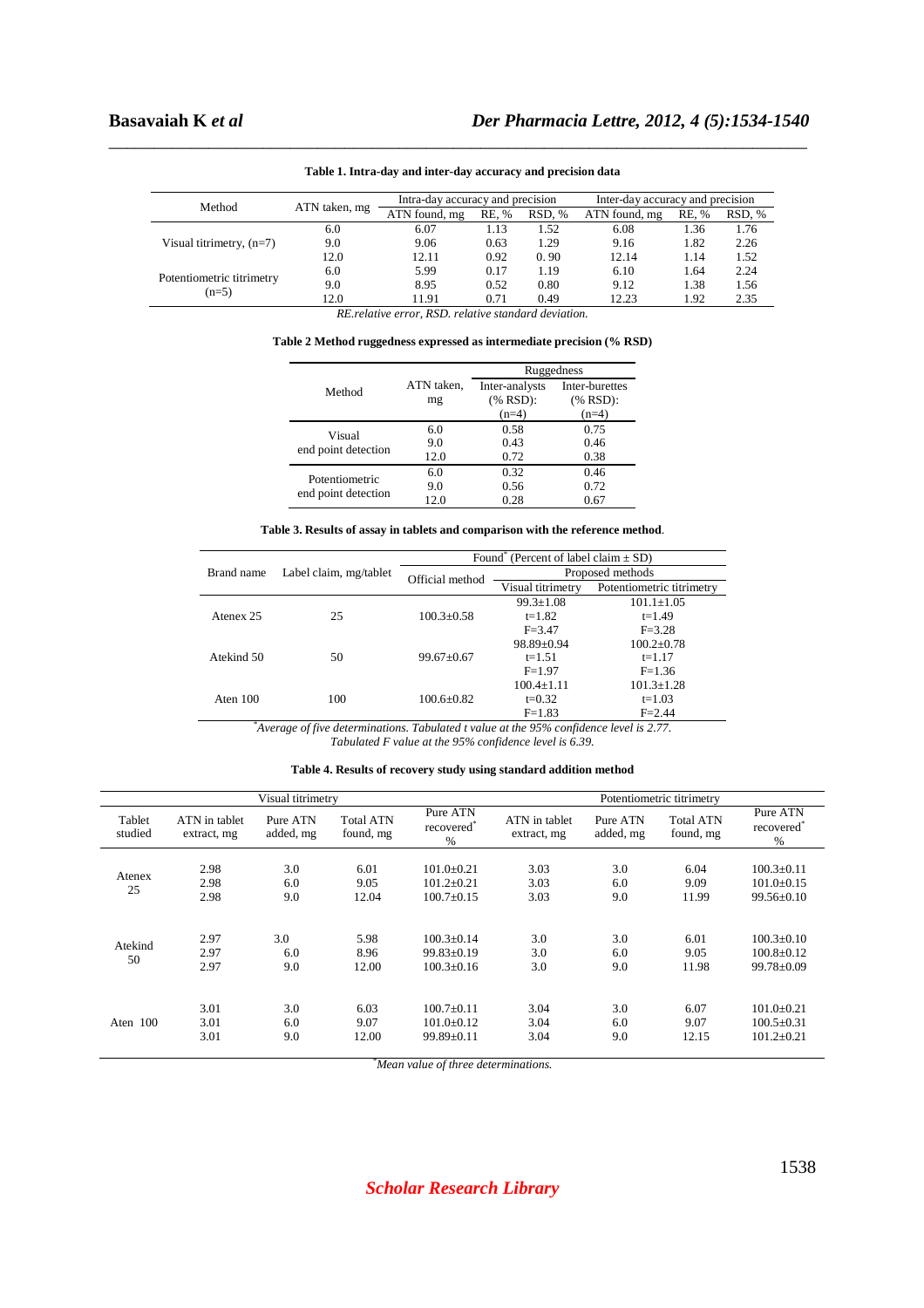#### **CONCLUSION**

\_\_\_\_\_\_\_\_\_\_\_\_\_\_\_\_\_\_\_\_\_\_\_\_\_\_\_\_\_\_\_\_\_\_\_\_\_\_\_\_\_\_\_\_\_\_\_\_\_\_\_\_\_\_\_\_\_\_\_\_\_\_\_\_\_\_\_\_\_\_\_\_\_\_\_\_\_

Many of the reported methods suffer from such drawbacks as high cost, multiple steps and also several clean-up steps (HPLC). They are time consuming and often poorly reproducible, some require toxic organic solvents. Any method chosen for routine analysis should be reasonably simple, used materials should readily available in the laboratory or readily obtainable, and require a minimum amount of equipment. These objectives have been fulfilled by the two titrimetric procedures developed. The methods provide two simple procedures for the determination of ATN in pharmaceuticals and its dosage forms. The reported potentiometric procedure has the distinct advantages over the previously reported methods in terms of simplicity of technique and ease of performance and does not need expensive and highly sophisticated equipment or high-cost organic solvents which are required for HPLC technique. Therefore, the proposed method can be used in laboratories where modern and expensive instruments are not available.

#### **REFERENCES**

[1] Merck Index: An Encyclopedia of Chemicals, Drugs, and Biologicals, 11<sup>th</sup> Edn., Merck & Co., Inc., Whitehouse Station, New Jersey, 1989, p.136.

[2] RN Hegde; BE Kumara Swamy; BS Sherigara; ST Nandibewoor; Int. J*. Electrochem. Sci.* **2008**, 3, 302-314.

[3] Indian Pharmacopeia, 4<sup>th</sup> ed., Ministry of Health and Family Welfare, Government of India, New Delhi, 1996, p. 74.

[4] British Pharmacopeia, Her Majesty's Stationery office, London, 2009, Vol. I & 2.

[5] MA Gotardo; R Sequinel; L Pezza; HR Pezza; *Eclet. Quim*. **2008**, 33, 7-12.

[6] P Modamio; CF Lastra; EL Marino; J*. Pharm. Biomed. Anal.* **1998**, 17, 507–513.

[7] SS Zarapkar; SS Kolte; SH Rane; *Indian Drugs.* **1997**, 34, 350-353.

[8] SV Erram, HP Tipnis, *Indian Drugs*. **1992**, 29, 436-438.

[9] R Jain, CL Jain, *Microchem J*. **1991**, 44, 187.

[10]D Radulovic; LJ Zivanovic; G Velimirovic; D Stevanovic; *Anal. Lett*. **1991**, 24, 1813-1823.

[11]RT Sane; VR Bhate; VG Nayak; KD Ladge; *Indian Drugs.* **1991**, 28, 322-325.

[12]Z Pawlak; BJ Clark; *J. Pharm. Biomed. Anal*. **1992**, 10, 329-334.

[14]L Gong; Yaowu Fenxi Zazhi. 1989, 9, 175-176.

[16]SI Sa'sa; IM Jalal; HS Khalil; *J. Liq. Chromatogr*. *Related Technol*. **1988**, 11, 1673-1696.

[17]R Ficarra; P Ficarra; A Tommasini; ML Calabro; C Guarniera-Fenech; *Farmaco Ed. Prat.* **1985**, 40, 307-312.

[18]I Rapado-Martinez; MC Garcia-Alvarez-Coque; RM Villanueva-Camanas; *J. Chromatogr. A*. **1997**, 765, 221- 223.

[19]MIRM Santoro; HS Cho; ERM Kedor-Hackmann; *Drug Dev. Ind. Pharm*. **2000**, 26, 1107-1110.

- [20]R Ceresole; MA Moyano; MT Pizzorno; AI Segall; *J. Liq. Chromatogr. Related Technol*. **2006**, 29, 3009-3019.
- [21]L Bing; DF Hu; F Liu; *Yaowu Fenxi Zazhi*. **2004**, 24, 485-486.
- [22]AK Singh; ERM Kedor-Hackmann; MIRM Santoro; *J. AOAC Int.* **2001**, 84, 1724-1729.
- [23]R Bhushan; S Tanwar; *Biomed. Chromatogr*. **2009**, 23, 1291-1299.

[24]RK Barman; MAU Islam; M Ahmed; MII Wahed; R Islam; A Khan; MB Hossain; BM Rahman; *Pak. J. Pharm. Sci.* **2007**, 20, 274-279.

[25]A Holbrook; AM Krstulovic; JH Miller; J Rysaluk, *Pharmeuropa..***1991**, 3, 218-225.

[26]R Mehvar; *J. Chromatogr. B.***1989**, 493, 402-408.

[27]PP Vazquez; MM Galera, AS Guirado, MMP Vazquez, *Anal. Chim. Acta*. **2010**, 666, 38-44.

[28]S El Deeb; *Chromatographia*.**2010**, 71, 783-787.

[29]AP Argekar; SG Powar; *J. Pharm. Biomed. Anal*. **2000**, 21, 1137-1142.

[30]AP Argekar; JG Sawant; *J. Liq. Chromatogr. Related Technol*. **1999**, 22, 1571-1578.

[31]DD Rao, NV Satyanarayana, SS Sait, YR Reddy, K Mukkanti, *Chromatographia.* **2009**, 70, 647-651.

[32]GS Sadana, AB Ghogare, *Indian Drugs*. **1990**, 28, 142-145.

[33]GR Rao, AB Avadhanulu, R Giridhar, ARR Pantulu, CK Kokate, *East. Pharm*. 1990, 33, 113-115.

[34]R Ghanem; MA Bell; M Callejon; A Guirafim; *J. Pharm. Biomed. Anal.* **1996**, 15, 383-388.

[35]HC Zhao; NH Yan; JX Guo; *Fenxi shiyanshi.* **1994**, 13, 36-38.

[36]M Gajewska; G Glass; J Kostelecki; *Acta Pol. Pharm.* **1992**, 49, 1-4.

[37]G Pyramides; JW Robinson; SW Zito; *J. Pharm. Biomed. Anal*. **1995**, 13, 103-110.

[38]KA Azzam; AA Elbashir; MA Elbashir; B Saad; SA Hamid; *Anal. Lett.* 2009, 42, 1458-1470.

[39]A Shafaati, BJ Clark. *J. Pharm. Biomed. Anal*. 1996, 14, 1547-1554.